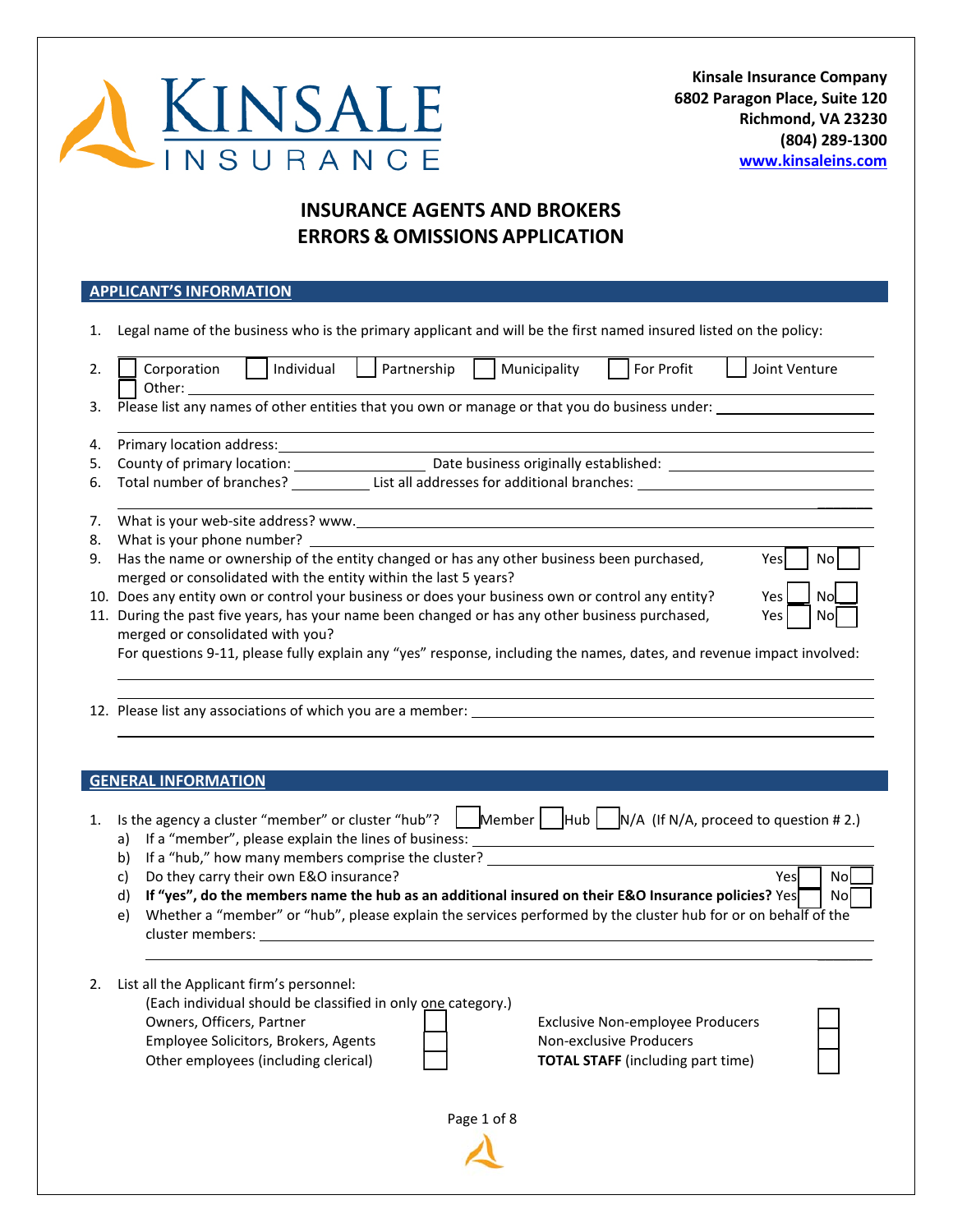3. List all firm's owners, officers and licensed employee producers.

| <b>Name</b> | <b>Position/Title</b> | Professional<br><b>Designations</b> | # of Years<br>Licensed | # of Years<br>w/Applicant |
|-------------|-----------------------|-------------------------------------|------------------------|---------------------------|
|             |                       |                                     |                        |                           |
|             |                       |                                     |                        |                           |
|             |                       |                                     |                        |                           |

4. Please provide your agency's annual premium volume, commission income, policy count, and revenue generated from "other" income not including commission income (projections only if a start-up):

|                          | <b>Annual Premiums</b> | <b>Annual Commission</b><br>Income | <b>Policy Count</b> | <b>Annual "Other"</b><br><b>Income</b> |
|--------------------------|------------------------|------------------------------------|---------------------|----------------------------------------|
| Most recent 12 months    |                        |                                    |                     |                                        |
| Previous 12 months       |                        |                                    |                     |                                        |
| Projected next 12 months |                        |                                    |                     |                                        |

5. List the 5 insurance companies for whom applicant firm places the most annual premium.

| Name of<br><b>Insurance</b><br>Company | % of Total<br><b>Premium</b><br><b>Volume</b> | A.M. Best<br>Rating | <b>Years</b><br>Represented | <b>Major Lines</b><br><b>Placed</b> | <b>Binding</b><br><b>Authority?</b><br>Yes or No? | If binding<br>authority,<br>what line of<br>business? |
|----------------------------------------|-----------------------------------------------|---------------------|-----------------------------|-------------------------------------|---------------------------------------------------|-------------------------------------------------------|
|                                        |                                               |                     |                             |                                     |                                                   |                                                       |
|                                        |                                               |                     |                             |                                     |                                                   |                                                       |
|                                        |                                               |                     |                             |                                     |                                                   |                                                       |
|                                        |                                               |                     |                             |                                     |                                                   |                                                       |
|                                        |                                               |                     |                             |                                     |                                                   |                                                       |

- 6. What percent of your agency's premium volume is placed with carriers having an A.M. Best rating of B or below, or who are unrated? \_\_\_\_\_\_\_\_\_%
	- a. List all insurance companies and volume of business you placed with companies having an A.M. Best rating of B or below, or with companies not currently rated:

Companies

| <u>Companies</u> | volume |
|------------------|--------|
|                  |        |
|                  |        |
|                  |        |
|                  |        |

7. Do you have claim handling authority on behalf of any carrier? The North Communisty of the North Communisty of No

**If "yes", please provide the name of the carrier, line of business, and the dollar value of the claim authority for each company:** 

- 8. Approximate percentage of the total annual volume you do as:
	- Page 2 of 8 1. Agent % Broker % 2. Retailer or Business direct from other agents %  $\overline{\phantom{a}}$ Managing General % Wholesale or Business accepted from other agents % \_\_\_\_% **Must Total 100%** Surplus Lines Broker  $\overline{\phantom{a}}$ Consultant (for fee) %  $\overline{\phantom{a}}$ Other (specify) %  $\overline{\phantom{a}}$ **Must Total** % **100%**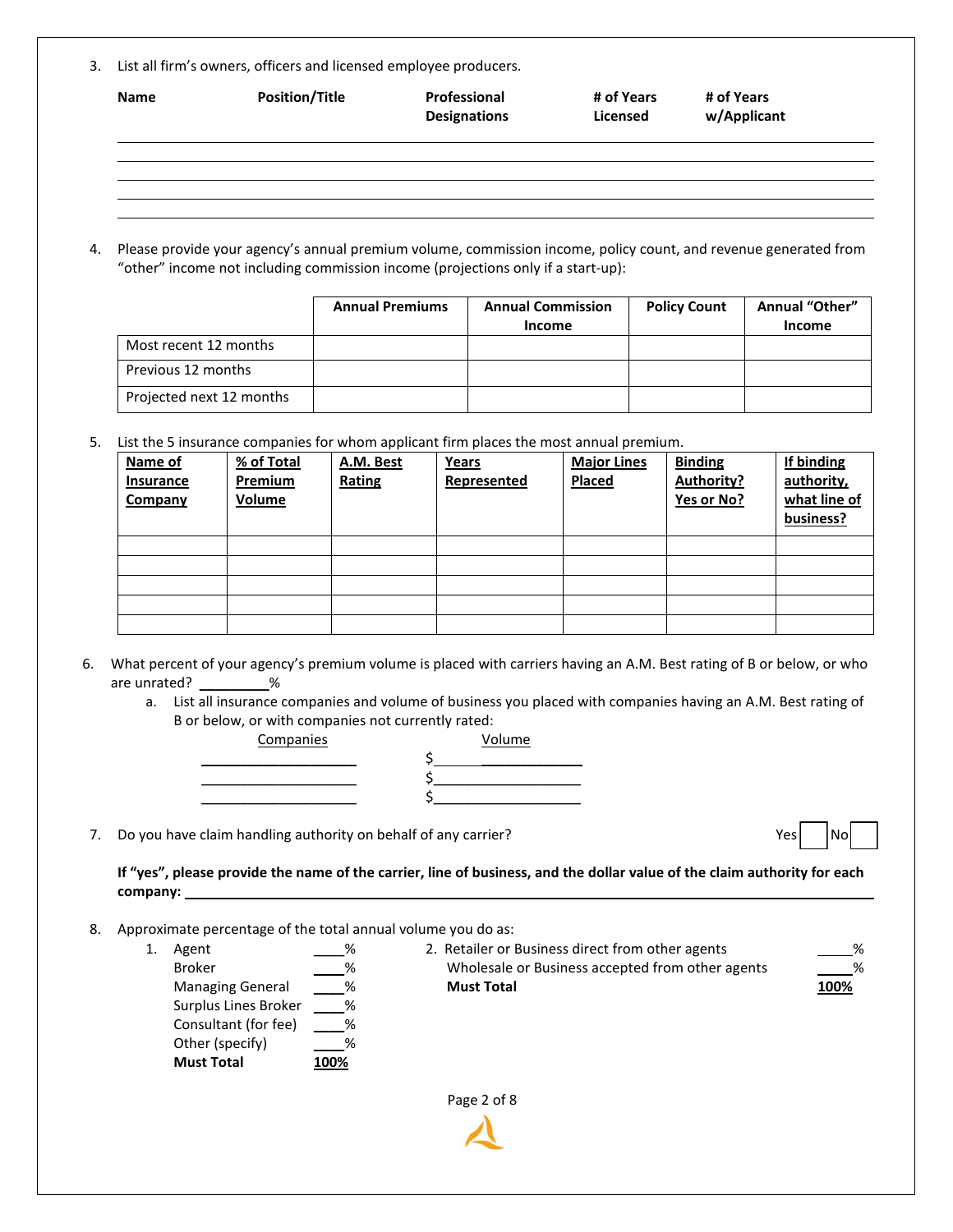|  | 9. Please categorize your total annual premium volume by line of business: |  |  |  |  |
|--|----------------------------------------------------------------------------|--|--|--|--|
|--|----------------------------------------------------------------------------|--|--|--|--|

| $\underline{\mathbf{A}}$ |                                                                                                                                                                               | $\underline{\mathsf{C}}$ |                                    |
|--------------------------|-------------------------------------------------------------------------------------------------------------------------------------------------------------------------------|--------------------------|------------------------------------|
| $\%$                     | Personal Lines Home/Auto-Standard                                                                                                                                             | %                        | Accident, Life & Health-Group      |
| $\%$                     | Subtotal (A)                                                                                                                                                                  | $\%$                     | Accident, Life & Health-Individual |
| $\underline{\mathsf{B}}$ |                                                                                                                                                                               | %                        | Aviation                           |
| %                        | Auto-Commercial (except long haul trucking)                                                                                                                                   | %                        | Crop                               |
| %                        | <b>Bonds</b>                                                                                                                                                                  | %                        | Long Haul or Intermediate Trucking |
| %                        | <b>Commercial-General Liability</b>                                                                                                                                           | %                        | Marine-Ocean or other "wet" marine |
| $\%$                     | Commercial-Property                                                                                                                                                           | $\%$                     | Physicians/Hospitals               |
| $\%$                     | Marine-Inland                                                                                                                                                                 | $\%$                     | Professional Liability/D&O         |
| %                        | Personal Lines Home/Auto-Sub-Standard                                                                                                                                         | %                        | Other (explain)                    |
| $\%$                     | <b>Workers Compensation</b>                                                                                                                                                   |                          |                                    |
| %                        | Subtotal (B)                                                                                                                                                                  | %                        | Subtotal (C)                       |
|                          |                                                                                                                                                                               | 100%                     | Total $A + B + C$                  |
|                          |                                                                                                                                                                               |                          |                                    |
|                          |                                                                                                                                                                               |                          |                                    |
| <b>RISK MANAGEMENT</b>   |                                                                                                                                                                               |                          |                                    |
|                          |                                                                                                                                                                               |                          | Yes                                |
|                          | 1. Is incoming mail date stamped?                                                                                                                                             |                          |                                    |
|                          | Are verbal binders given?                                                                                                                                                     |                          | Yes                                |
|                          | If "yes", how and when are verbal binders confirmed in writing with the insured and insurer?                                                                                  |                          |                                    |
|                          |                                                                                                                                                                               |                          | No<br><b>No</b><br>Yes<br>No       |
|                          | Is there a procedure for documenting telephone conversations?                                                                                                                 |                          | Yes                                |
|                          | Are all application, policies and endorsements checked for accuracy?<br>Are files marked to ensure certificate holders, regulatory agencies, etc., are notified of            |                          |                                    |
|                          | cancellation or material changes?                                                                                                                                             |                          | Yes                                |
|                          | Do you confirm to the Insured, in writing, all declinations of coverage?                                                                                                      |                          | Yes                                |
|                          | Do you confirm, in writing, an insured's rejection of increased uninsured motorist or                                                                                         |                          | Yes                                |
|                          | underinsured motorist limits 100% of the time? If "no", why not?                                                                                                              |                          | No<br>No<br>Nol<br>No              |
|                          | Is applicant involved in handling any stranger-originated life insurance policies?                                                                                            |                          | Yes                                |
|                          | If "yes", please give the percentage of stranger-originated policies handled.<br>How do you monitor the solvency and financial condition of the insurers with which you place |                          | No<br>$\frac{9}{6}$                |

| business become insolvent, bankrupt, put into rehabilitation/receivership, or otherwise become       |
|------------------------------------------------------------------------------------------------------|
| unable to meet its duties to insureds?                                                               |
| If "yes", please explain including the name of the entity, dates involved, lines of business placed, |
| and premium volume involved:                                                                         |

| 11. Has any contract for this agency been withdrawn by a carrier in the last 3 years for any reason | Yes | No l |
|-----------------------------------------------------------------------------------------------------|-----|------|
| other than lack of production?                                                                      |     |      |
| If "yes", please explain:                                                                           |     |      |

### **MANAGING GENERAL AGENTS, UNDERWRITING MANAGERS AND PROGRAM ADMINISTRATORS**

12. Does the Applicant act as Managing General Agent ("MGA"), Underwriting Manager and/or Program Administrator? Yes No

**If Yes, answer the following questions:**



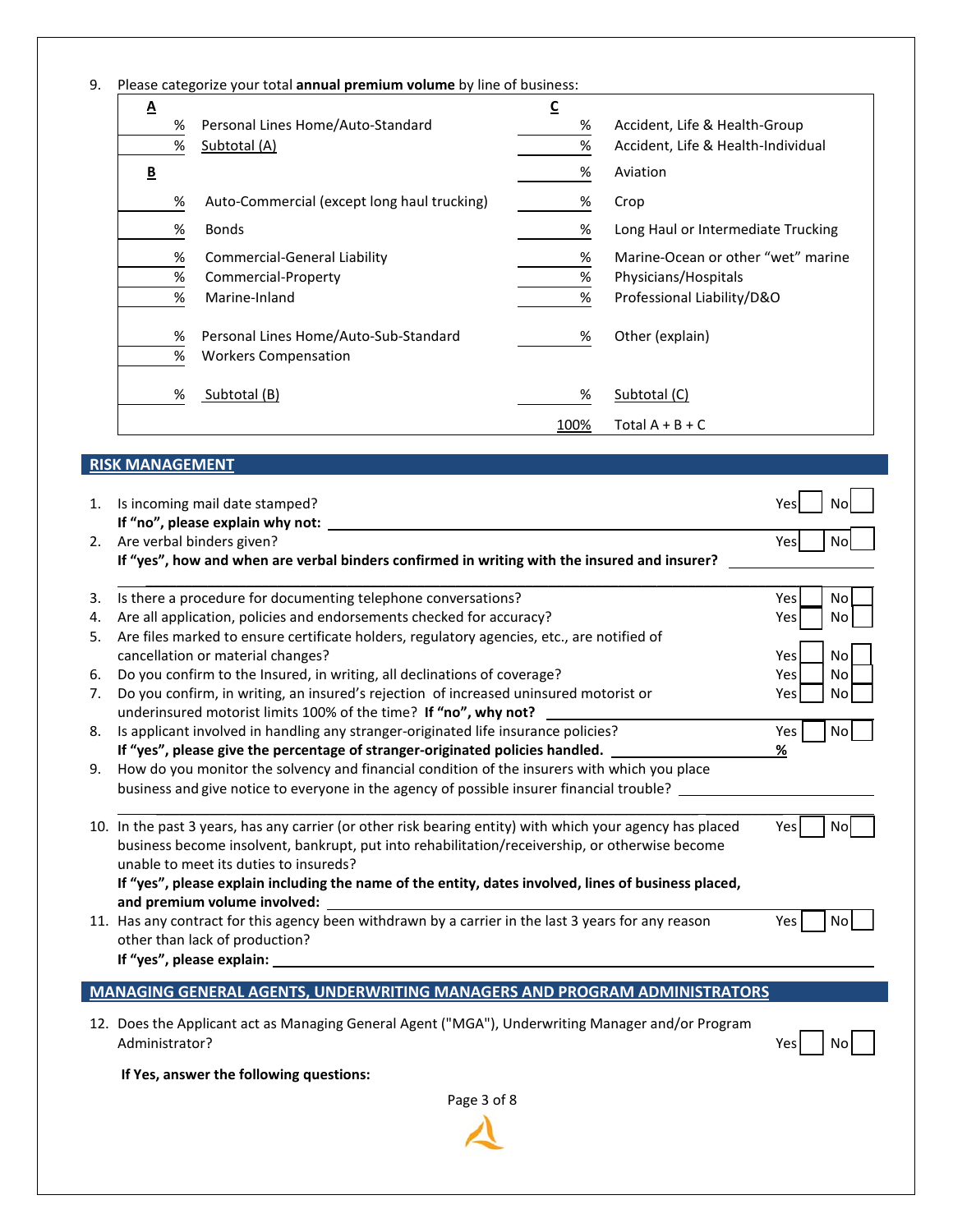13. Provide the following information for each organization that the Applicant has represented as an MGA, Underwriting Manager or Program Administrator for the last five years.

| Insurer                                                                 | Domicile of Insurer                                                                                                                                                                                                                                                                                                                                      | Number of Years<br>Represented | Annual Premium<br>Volume | Number of Times<br>Audited per Year |
|-------------------------------------------------------------------------|----------------------------------------------------------------------------------------------------------------------------------------------------------------------------------------------------------------------------------------------------------------------------------------------------------------------------------------------------------|--------------------------------|--------------------------|-------------------------------------|
|                                                                         |                                                                                                                                                                                                                                                                                                                                                          |                                |                          |                                     |
|                                                                         |                                                                                                                                                                                                                                                                                                                                                          |                                |                          |                                     |
|                                                                         |                                                                                                                                                                                                                                                                                                                                                          |                                |                          |                                     |
|                                                                         |                                                                                                                                                                                                                                                                                                                                                          |                                |                          |                                     |
|                                                                         |                                                                                                                                                                                                                                                                                                                                                          |                                |                          |                                     |
|                                                                         | 14. In the last three years has any audit by an insurer stated that the Applicant:<br>(a) Had exceeded its premium cap or underwriting authority?<br>(b) Did not issue the correct policy wording and/or endorsements as mandated by the insurer?<br>(c) If Yes to either of the above questions, provide details and actions taken to amend procedures. |                                |                          | Yes<br>No<br>Yes<br>No              |
|                                                                         | 15. In the last three years, other than minor infractions, were all audits by insurers satisfactory?                                                                                                                                                                                                                                                     |                                |                          | Yesl<br>No.                         |
|                                                                         |                                                                                                                                                                                                                                                                                                                                                          |                                |                          |                                     |
|                                                                         |                                                                                                                                                                                                                                                                                                                                                          |                                |                          |                                     |
| 16. In the last five years has any:                                     | (a) MGA, Underwriting Manager or Program Administrator contract authority been canceled,                                                                                                                                                                                                                                                                 |                                |                          |                                     |
| revoked or terminated?                                                  | (b) Insurer added any restrictions to the Applicant's underwriting or claim handling authority?                                                                                                                                                                                                                                                          |                                |                          | Yesl<br>No<br>No<br>Yes             |
|                                                                         | (c) If Yes to either of the above questions, provide details. The manuscription of the state of the state of the state of the state of the state of the state of the state of the state of the state of the state of the state                                                                                                                           |                                |                          |                                     |
|                                                                         | 17. (a) What is the Applicant's maximum authority for the following:                                                                                                                                                                                                                                                                                     |                                |                          |                                     |
| <b>Binding Risks</b><br>Claims Adjusting/Administration<br>Loss Control |                                                                                                                                                                                                                                                                                                                                                          |                                |                          |                                     |
| Reinsurance Placement                                                   | $\begin{array}{c}\n 5 \\ 5 \\ \hline\n 5 \\ \hline\n 5 \\ \hline\n 5\n \end{array}$<br>(b) Does the Applicant have authority for any insurer other than stated in IV.2. herein above?<br>If Yes, provide details. The manufacturer of the state of the state of the state of the state of the state of                                                   |                                |                          | Yes<br>Nol                          |
|                                                                         | (c) Total number of insurers for which the Applicant has authority of any kind: 100 minutes are also asset that                                                                                                                                                                                                                                          |                                |                          |                                     |

(ii) Provide a copy of the contract with the insurer that authorizes the Applicant to delegate authority to other organizations.

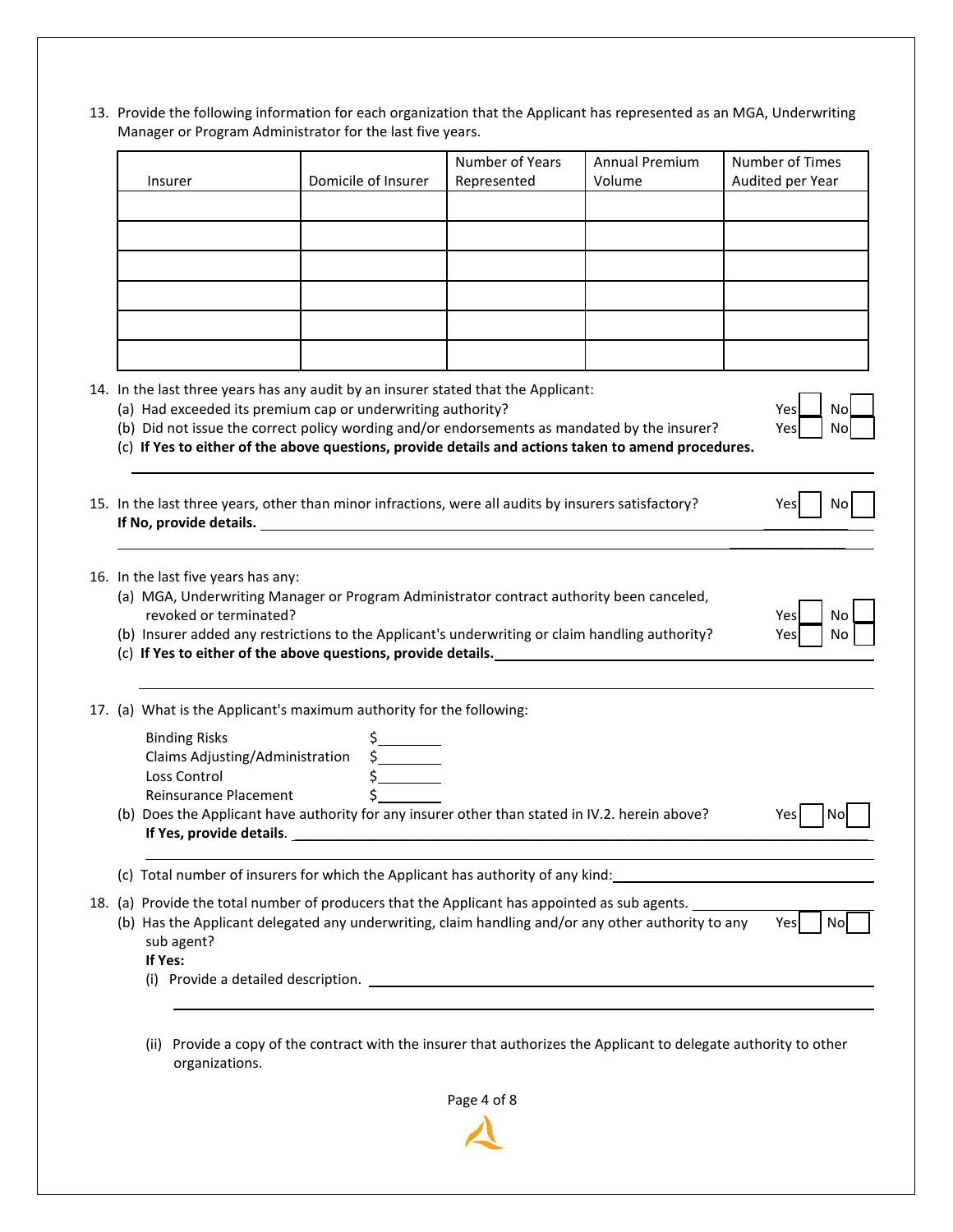## **INSURANCE AND LOSS HISTORY**

1. Provide your agency's recent insurance history below.

|    |                                 | <b>Insurance Company</b>                                                                                                           | <b>Limits Per</b><br>Claim/Aggregate | <b>Policy Period</b><br>(Month/Day/Year)                                                                                                                                                                                                                                                                                                                                                                                                                                                             | <b>Annual Premium</b> |
|----|---------------------------------|------------------------------------------------------------------------------------------------------------------------------------|--------------------------------------|------------------------------------------------------------------------------------------------------------------------------------------------------------------------------------------------------------------------------------------------------------------------------------------------------------------------------------------------------------------------------------------------------------------------------------------------------------------------------------------------------|-----------------------|
|    | <b>Current Year</b>             |                                                                                                                                    |                                      |                                                                                                                                                                                                                                                                                                                                                                                                                                                                                                      |                       |
|    | Previous Year 1                 |                                                                                                                                    |                                      |                                                                                                                                                                                                                                                                                                                                                                                                                                                                                                      |                       |
|    | Previous Year 2                 |                                                                                                                                    |                                      |                                                                                                                                                                                                                                                                                                                                                                                                                                                                                                      |                       |
|    | Previous Year 3                 |                                                                                                                                    |                                      |                                                                                                                                                                                                                                                                                                                                                                                                                                                                                                      |                       |
|    | Previous Year 4                 |                                                                                                                                    |                                      |                                                                                                                                                                                                                                                                                                                                                                                                                                                                                                      |                       |
|    |                                 |                                                                                                                                    |                                      | If you are currently insured for errors & omissions coverage, what is your policy's retroactive/prior acts date?                                                                                                                                                                                                                                                                                                                                                                                     |                       |
|    | effective dates.                |                                                                                                                                    |                                      | If requesting prior acts coverage you will be asked upon binding coverage to provide a copy of your current insurance<br>declaration page documenting the expiring retroactive date and limits. Prior acts coverage may not be available if<br>the date of your current retroactive coverage is different from what we have quoted or if there is any gap between                                                                                                                                    |                       |
| 3. | If yes, please explain why:     |                                                                                                                                    |                                      | Are you being canceled or non-renewed by your current professional liability carrier?    Yes    No                                                                                                                                                                                                                                                                                                                                                                                                   |                       |
|    | Requested limits: \$100k/\$300k |                                                                                                                                    | \$500k/\$500k<br>\$250k/250k         | $\frac{\sin(51m)}{2m}$                                                                                                                                                                                                                                                                                                                                                                                                                                                                               | \$2m/\$2m             |
|    |                                 | (other)                                                                                                                            |                                      |                                                                                                                                                                                                                                                                                                                                                                                                                                                                                                      |                       |
|    | Requested deductible: \S2,500   | $\frac{1}{55,000}$                                                                                                                 | \$10,000                             | \$25,000                                                                                                                                                                                                                                                                                                                                                                                                                                                                                             | Other \$              |
|    | loss run for each claim.        | by, associated with or had an interest in? Yes                                                                                     | $ $ No                               | After inquiry with each person as appropriate, in the last five (5) years, have any claims been made against the person<br>or entity applying for insurance, or any of your past or present partners, officers, directors, solicitors, office brokers or<br>employees, any predecessors in business or against any corporation that any proposed Insured was formerly employed<br>If "yes", please complete a separate Supplemental Claim form for each claim or suit and include a currently valued |                       |
|    | loss run for each claim.        | incident which may result in a claim? Yes No                                                                                       |                                      | After inquiry with each person as appropriate, are you, or any of your partners, officers, directors, solicitors, agents,<br>brokers or employees, aware of any circumstances, acts, errors, omissions, or any allegations or contentions of any<br>If "yes", please complete a separate Supplemental Claim form for each claim or suit and include a currently valued                                                                                                                               |                       |
|    |                                 | ever had your insurance license revoked or suspended? Yes<br>of the complaint, your response, and a copy of the Bureau's decision. | N <sub>o</sub>                       | After inquiry with each person as appropriate, have you, or any of your partners, officers, directors, solicitors, brokers,<br>agents, or employees been the subject of any state Department of Insurance complaint during the past five (5) years or<br>If "yes", please provide an explanation of the circumstances and penalty involved. If available, please provide a copy                                                                                                                      |                       |
|    |                                 |                                                                                                                                    | Page 5 of 8                          |                                                                                                                                                                                                                                                                                                                                                                                                                                                                                                      |                       |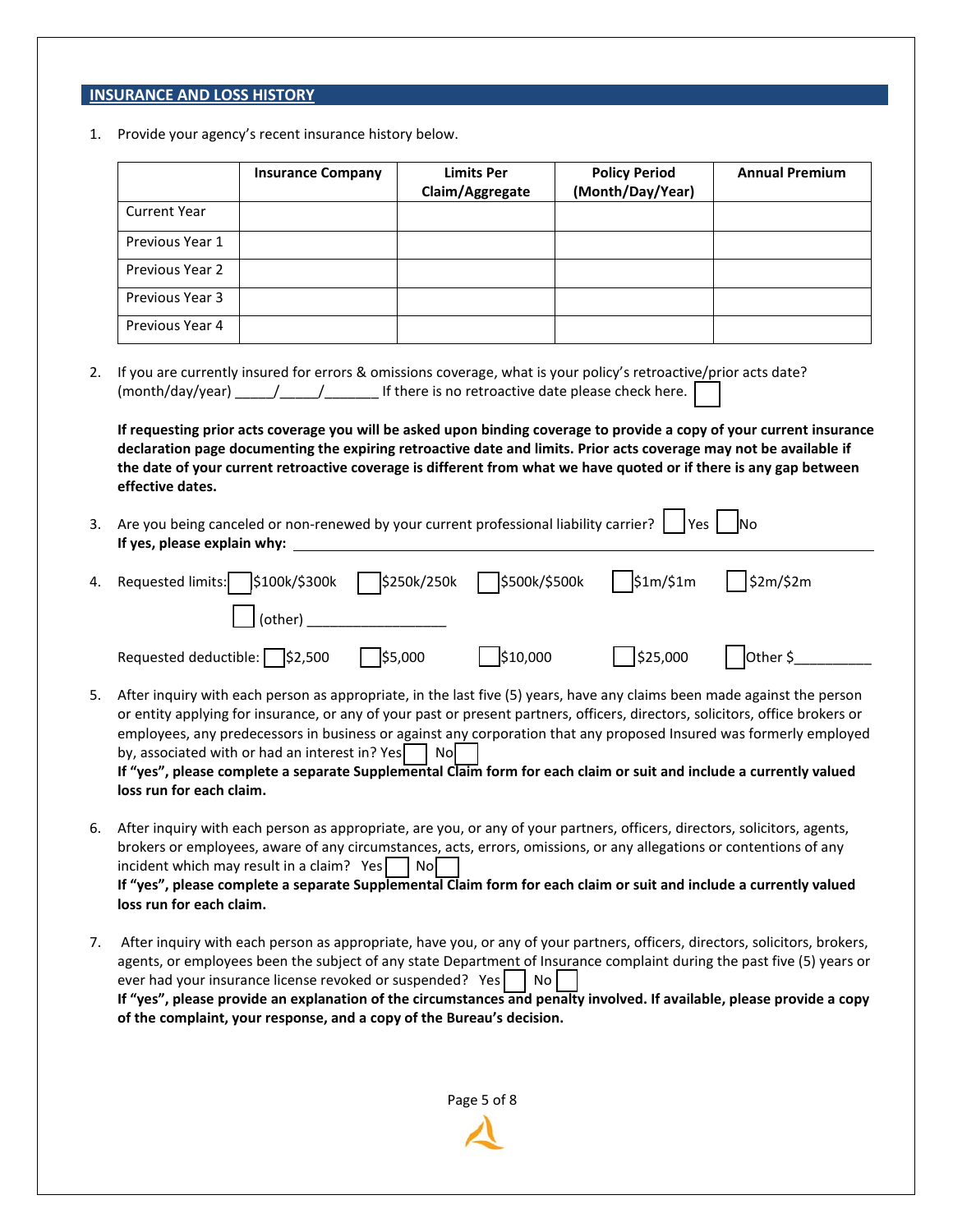#### **FRAUD WARNING**

**NOTICE TO ALABAMA, ALASKA, ARIZONA, ARKANSAS, CALIFORNIA, CONNECTICUT, DELAWARE, GEORGIA, IDAHO, ILLINOIS, INDIANA, IOWA, KANSAS, MARYLAND, MASSACHUSETTS, MICHIGAN, MINNESOTA, MISSISSIPPI, MISSOURI, MONTANA, NEBRASKA, NEVADA, NEW HAMPSHIRE, NORTH CAROLINA, NORTH DAKOTA, OREGON, RHODE ISLAND, SOUTH CAROLINA, SOUTH DAKOTA, TEXAS, UTAH, VERMONT, WASHINGTON, WEST VIRGINIA, WISCONSIN, AND WYOMING APPLICANTS:** In some states, any person who knowingly, and with intent to defraud any insurance company or other person, files an application for insurance or statement of claim containing any materially false information, or, for the purpose of misleading, conceals information concerning any fact material thereto, may commit a fraudulent insurance act which is a crime in many states.

**NOTICE TO COLORADO APPLICANTS**: It is unlawful to knowingly provide false, incomplete or misleading facts or information to an insurance company for the purpose of defrauding or attempting to defraud the company. Penalties may include imprisonment, fines, denial of insurance and civil damages. Any insurance company or agent of an insurance company who knowingly provides false, incomplete or misleading facts or information to a policy holder or claimant for the purpose of defrauding or attempting to defraud the policyholder or claiming with regard to a settlement or award payable for insurance proceeds shall be reported to the Colorado Division of Insurance within the Department of Regulatory Agencies.

**NOTICE TO DISTRICT OF COLUMBIA APPLICANTS**: **WARNING:** It is a crime to provide false or misleading information to an insurer for the purpose of defrauding the insurer or any other person. Penalties include imprisonment and/or fines. In addition, an insurer may deny insurance benefits if false information materially related to a claim was provided by the applicant.

**NOTICE TO FLORIDA APPLICANTS**: Any person who knowingly and with intent to injure, defraud or deceive any insurance company files a statement of claim containing any false, incomplete or misleading information is guilty of a felony of the third degree.

**NOTICE TO HAWAII APPLICANTS:** For your protection, Hawaii law requires you to be informed that presenting a fraudulent claim for payment of a loss or benefit is a crime punishable by fines or imprisonment, or both.

**NOTICE TO KENTUCKY APPLICANTS**: Any person who knowingly and with intent to defraud any insurance company or other person files an application for insurance containing any materially false information or conceals, for the purpose of misleading, information concerning any fact material thereto commits a fraudulent insurance act, which is a crime.

**NOTICE TO LOUISIANA APPLICANTS:** Any person who knowingly presents a false or fraudulent claim for payment of a loss or benefit or knowingly presents false information in an application for insurance is guilty of a crime and may be subject to fines and confinement in prison.

**NOTICE TO MAINE APPLICANTS**: It is a crime to knowingly provide false, incomplete or misleading information to an insurance company for the purpose of defrauding the company. Penalties may include imprisonment, fines, or denial of insurance benefits.

**NOTICE TO NEW JERSEY APPLICANTS**: Any person who includes any false or misleading information on an application for an insurance policy is subject to criminal and civil penalties.

**NOTICE TO NEW MEXICO APPLICANTS**: Any person who knowingly presents a false or fraudulent claim for payment of a loss or benefit or knowingly presents false information in an application for insurance is guilty of a crime and may be subject to civil fines and criminal penalties.

**NOTICE TO NEW YORK APPLICANTS**: Any person who knowingly and with intent to defraud an insurance company or other person files an application for insurance or statement of claim containing any materially false information, or conceals, for the purpose of misleading, information concerning any fact material thereto, commits a fraudulent insurance act, which is a crime and shall also be subject to a civil penalty not to exceed \$5,000 and the stated value of the claim for each such violation.

**NOTICE TO OHIO APPLICANTS**: Any person who, with intent to defraud or knowing that he/she is facilitating a fraud against an insurer, submits an application or files a claim containing a false or deceptive statement is guilty of insurance fraud.

**NOTICE TO OKLAHOMA APPLICANTS: WARNING:** Any person who knowingly, and with intent to injure, defraud or deceive any insurer, makes a any claim for the proceeds of an insurance policy containing any false, incomplete or misleading information is guilty of a felony.

**NOTICE TO PENNSYLVANIA APPLICANTS**: Any person who knowingly and with intent to defraud any insurance company, or other person, files an application for insurance or statement of a claim containing any materially false information or conceals for the purpose of misleading, information concerning any fact material thereto commits a fraudulent insurance act, which is a crime and subjects the person to criminal and civil penalties.

**NOTICE TO TENNESSEE APPLICANTS:** It is a crime to knowingly provide false, incomplete or misleading information to an insurance company for the purpose of defrauding the company. Penalties include imprisonment, fines and denial of insurance benefits.

**NOTICE TO VIRGINIA APPLICANTS:** It is a crime to knowingly provide false, incomplete or misleading information to an insurance company for the purpose of defrauding the company. Penalties include imprisonment, fines and denial of insurance benefits.

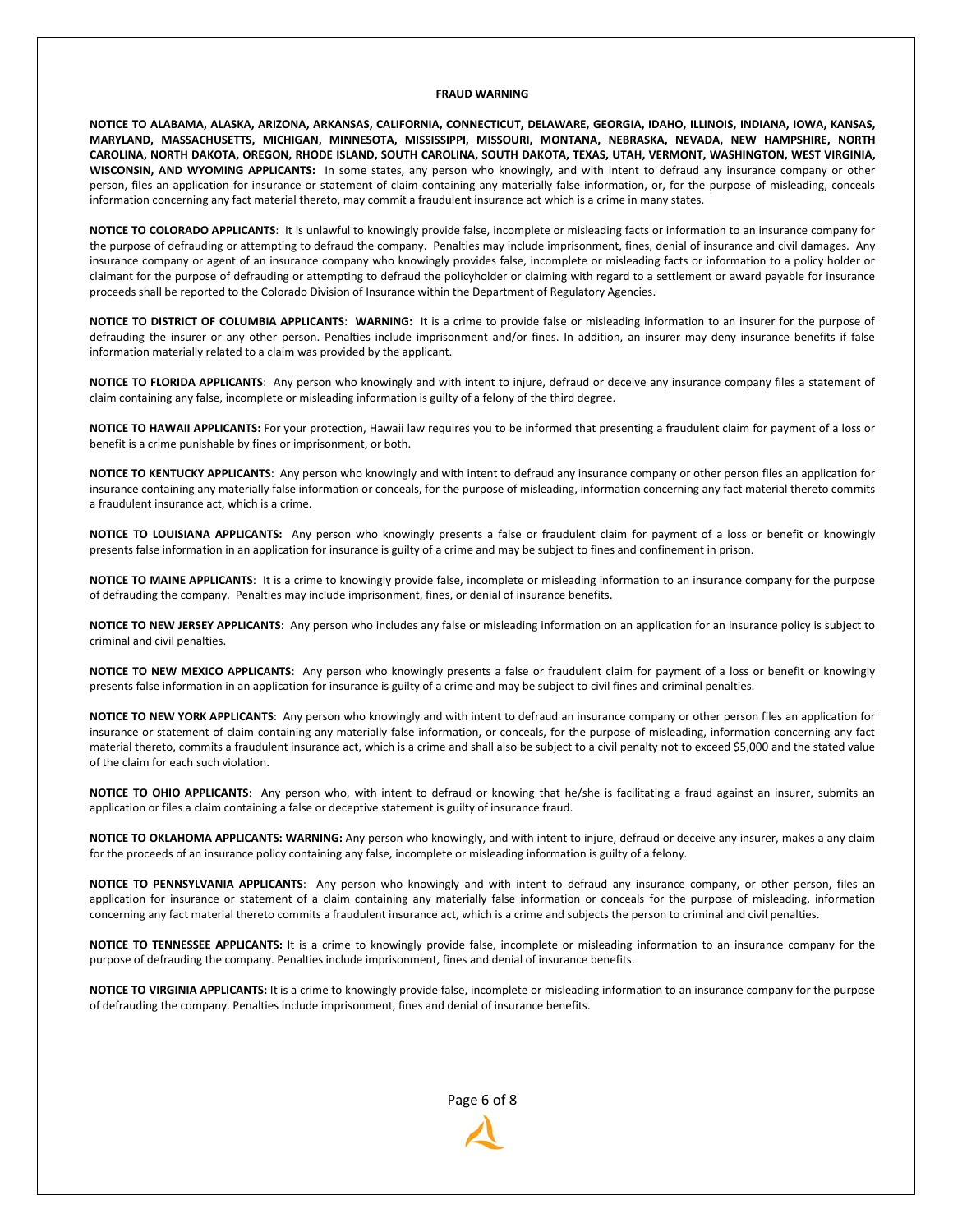**The Applicant acknowledges that the answers provided herein are based on a reasonable inquiry and/or investigation. The Applicant warrants that the above statements and particulars together with any attached or appended documents are true and complete and do not misrepresent, misstate or omit any material facts. The Applicant agrees to notify us of any material changes in the answers to the questions on this questionnaire which may arise prior to the effective date of any policy issued pursuant to this questionnaire and the Applicant understands that any outstanding quotations may be modified or withdrawn based upon such changes at our sole discretion. Completion of this form does not bind coverage. Applicant's acceptance of the company's quotation is required prior to binding coverage and policy issuance. All written statements and materials furnished to the company in conjunction with this application are hereby incorporated by reference into this application and made a part of this application.**

Applicant: Title:

(Must be signed by a Principal, Partner, or Officer of the Firm)

Applicant's Signature: 2008 2009 2010 2020 2021 2022 2023 2024 2022 2023 2024 2022 2023 2024 2022 2023 2024 20

Agent/Broker Name: